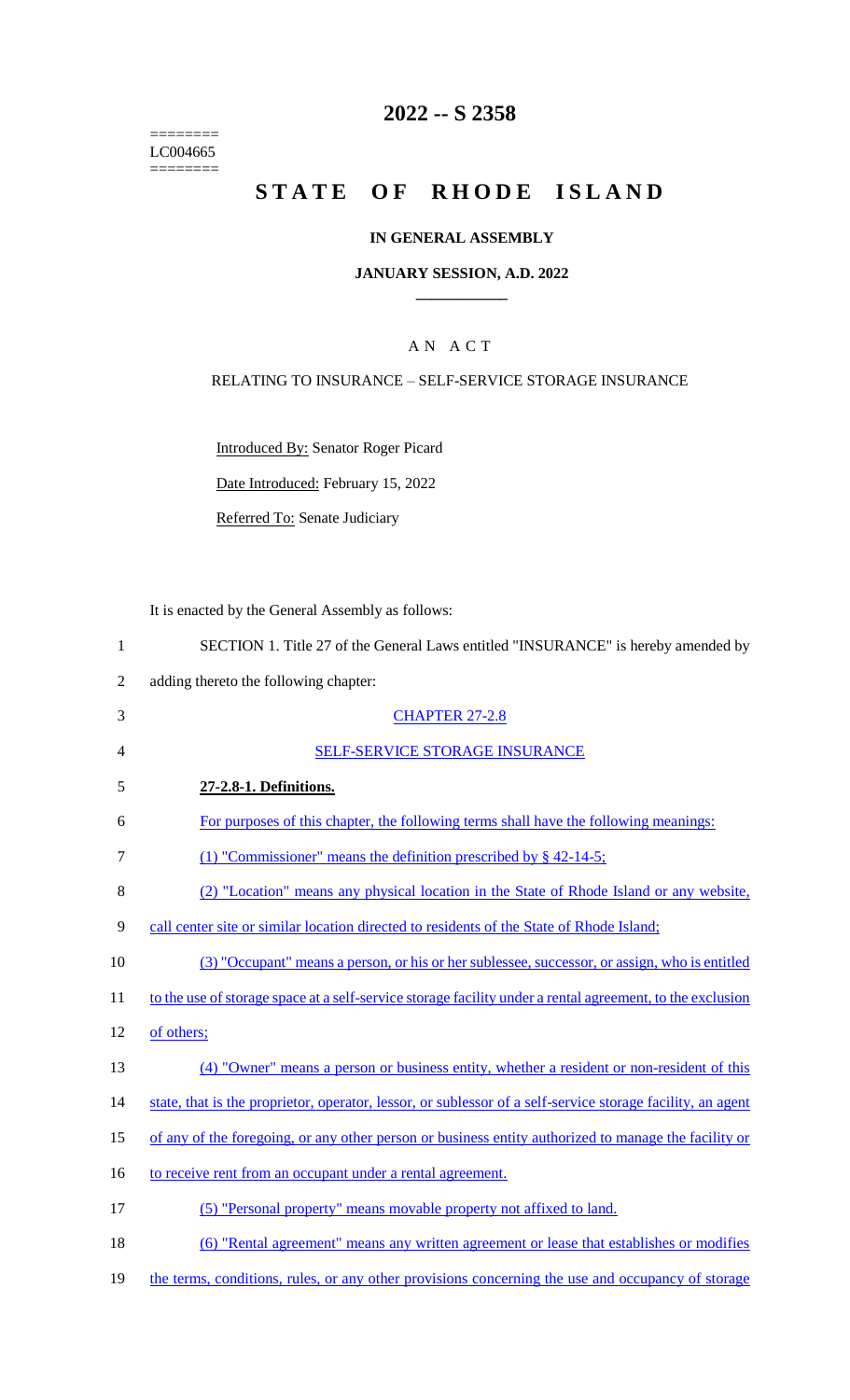1 space at a self-service storage facility.

| $\overline{2}$ | (7) "Self-service storage facility" means any real property designed and used for the                   |
|----------------|---------------------------------------------------------------------------------------------------------|
| 3              | purpose of renting or leasing individual storage space to occupants who are to have access to the       |
| $\overline{4}$ | space for the purpose of storing and removing personal property.                                        |
| $\mathfrak{S}$ | (8) "Self-service storage insurance" means personal property insurance offered in                       |
| 6              | connection with and incidental to the rental of storage space at a self-service storage facility and    |
| $\tau$         | which provides coverage to occupants for the loss of or damage to personal property occurring at        |
| $8\,$          | the facility or when the property is in transit to or from the facility during the period of the rental |
| 9              | agreement.                                                                                              |
| 10             | (9) "Supervising entity" means a business entity that is a licensed insurer or insurance                |
| 11             | producer that is authorized by an insurer to supervise the administration of a self-service storage     |
| 12             | insurance program.                                                                                      |
| 13             | 27-2.8-2. Licensure exemption for owners.                                                               |
| 14             | (a) An owner and its authorized representatives and employees may sell, solicit, and offer              |
| 15             | self-service storage insurance coverage without obtaining an insurance producer license pursuant        |
| 16             | to the requirements set forth in §§ 27-2.8-3 and 27-2.8-4.                                              |
| 17             | (b) The supervising entity shall maintain a registry of owner locations at which self-service           |
| 18             | storage insurance is sold, solicited, or offered in this state. Upon request by the commissioner and    |
| 19             | with ten (10) days notice to the supervising entity, the registry shall be open to inspection and       |
| 20             | examination by the commissioner during regular business hours of the supervising entity.                |
| 21             | 27-2.8-3. Requirements for sale of self-service storage insurance.                                      |
| 22             | (a) At every location where self-service storage insurance is offered to occupants,                     |
| 23             | brochures or other written or electronic materials must be made available which:                        |
| 24             | (1) Disclose that self-service storage insurance may provide a duplication of coverage                  |
| 25             | already provided by a homeowner's insurance policy, renter's insurance policy or other source of        |
| 26             | coverage;                                                                                               |
| 27             | (2) State that the enrollment in the self-service storage insurance program offered by the              |
| 28             | owner is not required in order to lease storage space at the self-service storage facility;             |
| 29             | (3) Provide the actual terms of the insurance coverage, or summarize the material terms of              |
| 30             | the insurance coverage, including:                                                                      |
| 31             | (i) The identity of the insurer;                                                                        |
| 32             | (ii) The identity of the supervising entity;                                                            |
| 33             | (iii) The amount of any applicable deductible and how it is to be paid;                                 |
| 34             | (iv) Benefits of the coverage; and                                                                      |

LC004665 - Page 2 of 5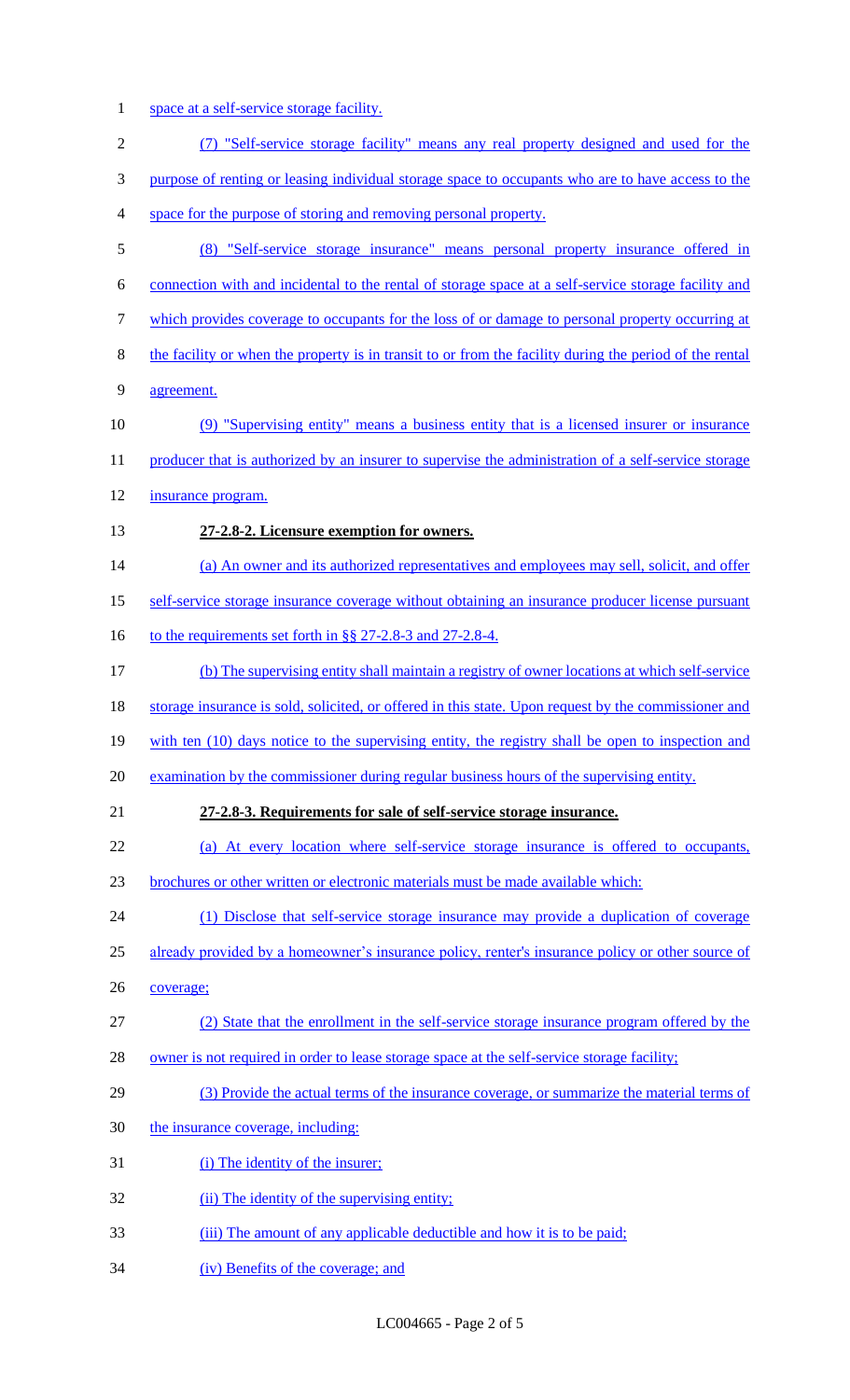1 (v) Key terms and conditions of coverage. (4) Summarize the process for filing a claim; and (5) State that an occupant may cancel enrollment for self-service storage insurance coverage at any time and the person paying the premium shall receive a refund of any applicable unearned premium. (b) Self-service storage insurance may be provided under a commercial, corporate, group, 7 or master policy. **27-2.8-4. Authority of owners.**  (a) The employees and authorized representatives of owners may sell, solicit, and offer self-service storage insurance and shall not be subject to licensure as an insurance producer under 11 this title; provided that: (1) The insurer issuing the self-service storage insurance either directly supervises or 13 appoints a supervising entity to supervise the administration of the program including development 14 and implementation of a training program for employees and authorized representatives of the owners who are directly engaged in the activity of selling, soliciting, or offering self-service storage 16 insurance. The training required by this subdivision shall comply with the following: (i) The training shall be delivered to employees and authorized representatives of owners 18 who are directly engaged in the activity of selling, soliciting, or offering self-service storage 19 insurance; (ii) The training may be provided in electronic form. The supervising entity shall implement a system to monitor whether the electronic training has been taken by all relevant 22 employees; and (iii) Each employee and authorized representative shall receive basic instruction about the 24 self-service storage insurance offered and the disclosures required under § 27-2.8-3(a). (2) No employee or authorized representative of an owner shall advertise, represent or 26 otherwise hold himself or herself out as a licensed insurance producer, unless so licensed. (b) Notwithstanding any other provision of law, employees or authorized representatives of an owner shall not be compensated based primarily on the number of occupants enrolled for self- service storage insurance coverage but may receive compensation for self-service storage insurance which is incidental to their overall compensation. (c) The charges for self-service storage insurance coverage may be billed and collected by 32 the owner. Any charge for the self-service storage insurance coverage that is not included in the 33 cost associated with the lease of storage space at the self-service storage facility shall be separately itemized on the occupant's bill. If the self-service storage insurance coverage is included in the cost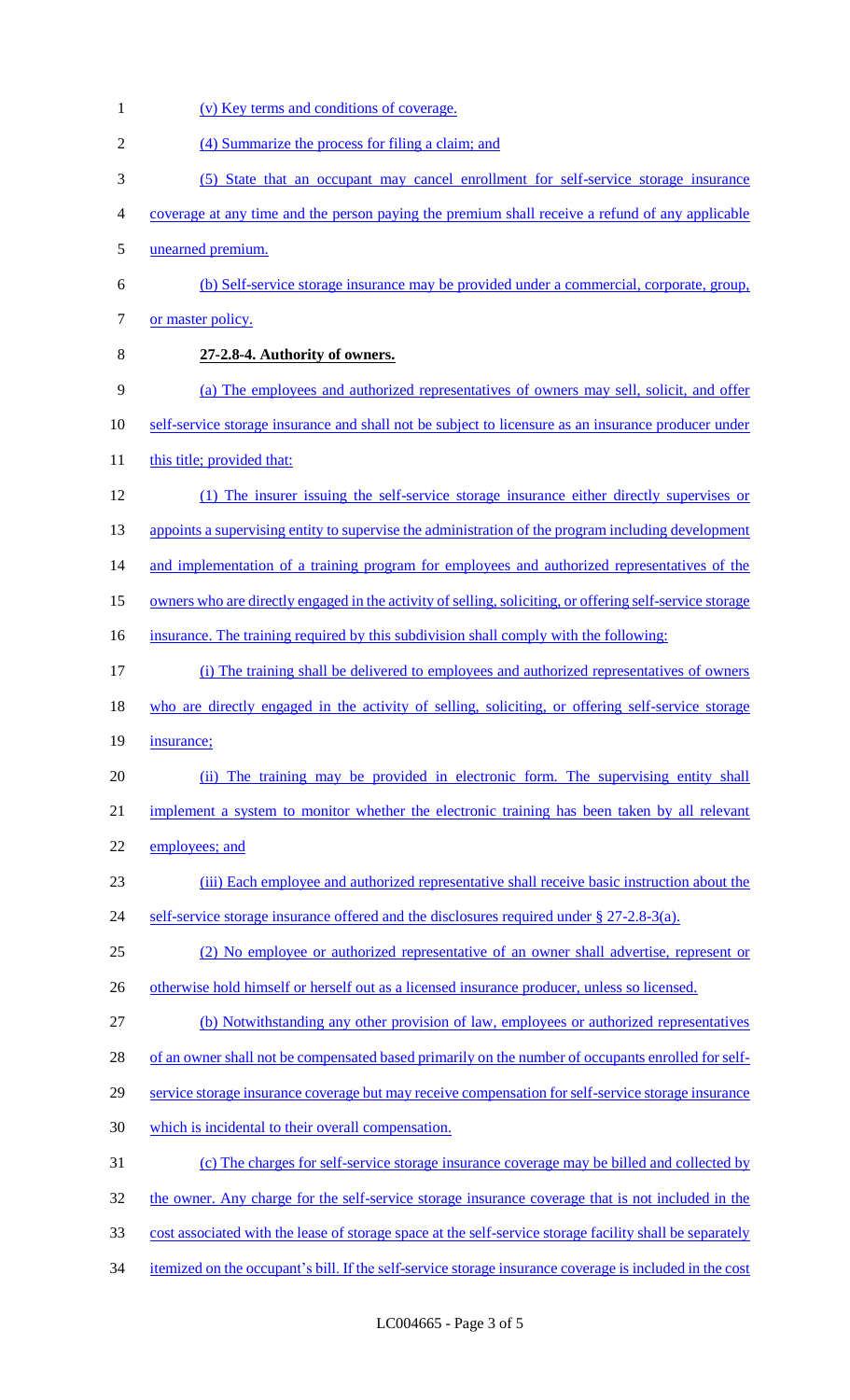- 1 associated with the lease of storage space at the self-service storage facility, the owner shall clearly
- 2 and conspicuously disclose to the occupant that the self-service storage insurance coverage is
- 3 included in the cost associated with the lease of storage space at the self-service storage facility.
- 4 Owners billing and collecting such charges shall not be required to maintain such funds in a
- 5 segregated account; provided that, the owner is authorized by the insurer or supervising entity to
- 6 hold such funds in an alternative manner and remits the premiums to the insurer or supervising
- 7 entity within sixty (60) days of receipt. All premiums received by an owner from an occupant for
- 8 the sale of self-service storage insurance shall be considered funds held by the owner in a fiduciary
- 9 capacity for the benefit of the insurer. Owners may receive compensation for billing and collection
- 10 services.
- 11 **27-2.8-5. Penalties.**
- 12 If an owner or its employee or authorized representative violates any provision of this
- 13 chapter, the commissioner, after notice and opportunity for a hearing, may impose any penalty as
- 14 appropriate pursuant to § 42-14-16.
- 15 SECTION 2. This act shall take effect on January 1, 2023.

======== LC004665 ========